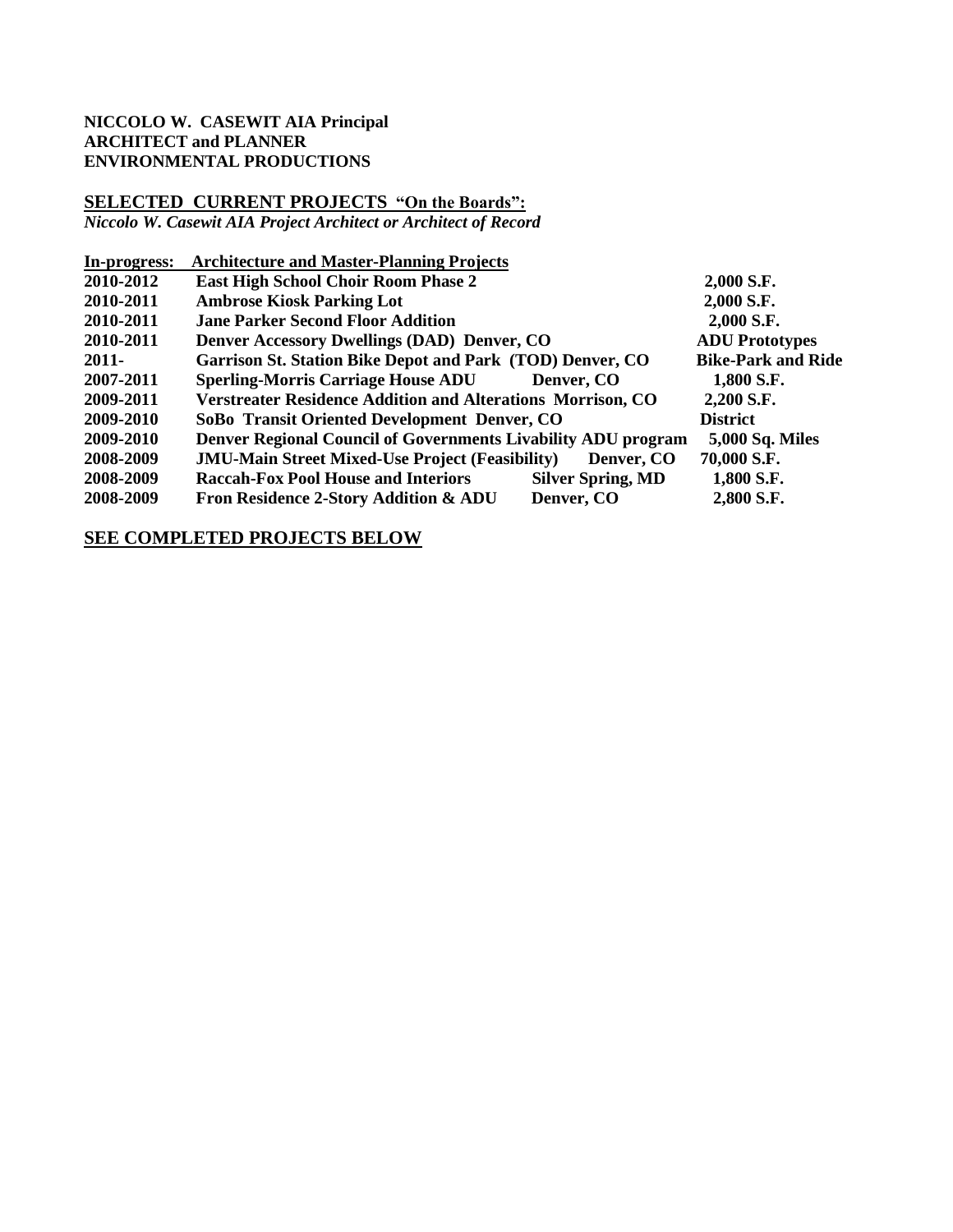### **NICCOLO W. CASEWIT AIA Principal ARCHITECT and PLANNER ENVIRONMENTAL PRODUCTIONS**

## **ACCESSORY DWELLING UNITS**

*Niccolo W. Casewit AIA Project Architect or Architect of Record*

### **Current clients, proposals and completed ADUs**

| 2011      | Kevin Nichols Garden-Level ADU Golden, CO                                            | 500 S.F. (completed)     |
|-----------|--------------------------------------------------------------------------------------|--------------------------|
| 2009-2010 | <b>Charlotte Fischer-Lamberg Garden-Level ADU Denver, CO</b>                         | 500 S.F. (completed)     |
| 2007-2010 | Robert Sperling-Morris Carriage-house ADU Denver, CO                                 | 1,800 S.F. (Phase I)     |
| 2008-2009 | Fron Residence Carriage House ADU Denver, CO                                         | $1,200$ S.F. (proposed)  |
| 2008-2010 | Denver Regional Council of Governments ADU Livable Communities Program (advisor)     |                          |
| 2008-2009 | CNU 17 National Convention, Regional Projects Book (contrib. writer on ADUs and TOD) |                          |
| 2008-2010 | SoBo Evans Station District ADU Prototypes Denver, CO                                | 100 Units (proposed)     |
| 2005      | KIOWA Form-based Zoning Proposal with ADUs Kiowa, CO                                 | 20 Units (proposed)      |
| 2003      | National Small Beach-house Competition 4 <sup>th</sup> Place Miami FL                | 500 S.F. (proposed)      |
| 2002      | Tustin Amole Carriage-house Zoning Variance Denver, CO                               | $1,000$ S.F. (proposed)  |
| 1997-1999 | Highlands Garden Village-(Elitch Gardens) ADU Carriage house Design Guidelines as    |                          |
|           | member West Highlands Neighborhood Assoc. Denver, CO27 Acres (completed)             |                          |
| 1995      | Sterling Residence with ADU, VAIL Singletree, CO                                     | $1,200$ S.F. (completed) |
| $1990++$  | <b>Chapin Residence Beach house ADU, Prouts Neck, Maine</b>                          | 1,000 S.F. (completed)   |
| $1989++$  | <b>Bolton Figulus IV Guest House ADU Palm Beach FL</b>                               | 3,500 S.F. (completed    |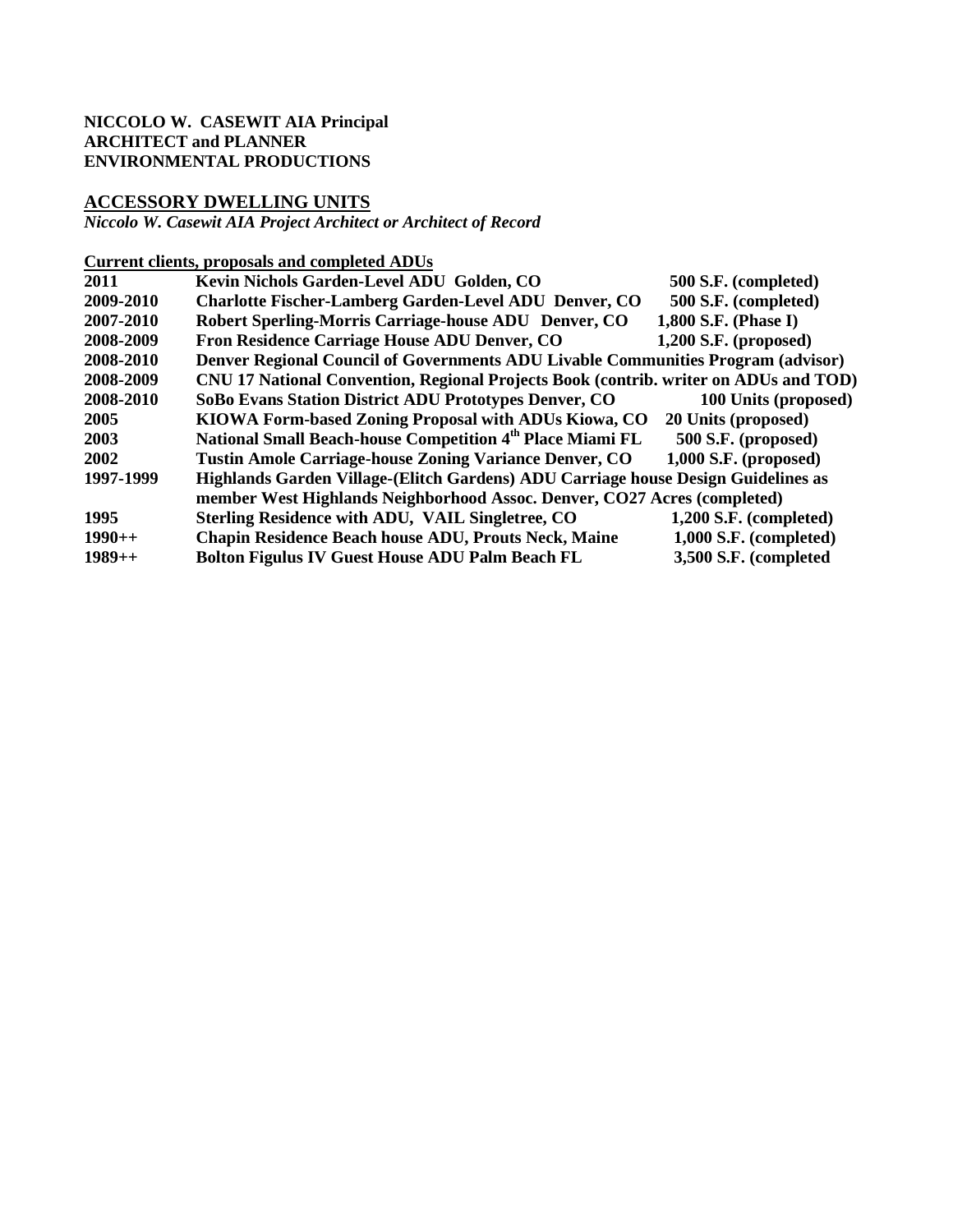## **SELECTED COMPLETED PROJECTS:**

*Niccolo W. Casewit AIA Project Architect or Architect of Record*

### **Completed Residential Projects**

|           | Single Family and Multi-Family & Residential and Interiors:               |                                 |                      |
|-----------|---------------------------------------------------------------------------|---------------------------------|----------------------|
| 2011      | Kevin Nichols Garden-Level ADU Golden, CO                                 |                                 | 500 S.F. (completed) |
| 2009-2010 | <b>Charlotte Fischer-Lamberg Garden-Level ADU Denver, CO</b>              |                                 | 500 S.F. (completed) |
| 2007      | Rick Garcia Attic Remodel Master Bedrm.                                   | <b>Interiors Denver, CO</b>     | 900 S.F.             |
| 2005      | D & T Leftin Master Bedrm. Interiors                                      | Denver, CO                      | 500 S.F.             |
| 2004      | <b>Bartholic Cabin Brook Forest Addition</b>                              | Evergreen, CO                   | 1,600 S.F.           |
| 2004      | Malisani Maclauchlan Great Room Addition Denver, CO                       |                                 | 1,000 S.F.           |
| 2001      | <b>Home Library Addition</b><br>E. Bryant                                 | Denver, CO                      | 700 S.F.             |
| 2002      | M & K Denman THX Theatre & Spa Interiors Cherry Hills, CO                 |                                 | 3,300 S.F.           |
| 2002      | <b>Bunker Home Rear Proj. Theatre Interiors</b>                           | Evergreen, CO                   | 700 S.F.             |
| 2000      | M & K Denman Porch and Pergola Addition Cherry Hills, CO                  |                                 | 500 S.F.             |
| 2001      | <b>Terwilliger Great-room Addition</b>                                    | Arvada, CO                      | 800 S.F.             |
| 2001      | <b>Chamberlain Residence 2nd Story Addition</b>                           | <b>Golden CO</b>                | 3,500 S.F.           |
| 2000*     | <b>Stearns Addition and Stone Exterior Stair</b>                          | Evergreen, CO                   | 500 S.F.             |
| 2000*     | <b>Gallione Bungalow Pop-Top Addition</b>                                 | Denver, CO                      | 2,000 S.F.           |
| 2000      | K & M Hague Addition and Interiors                                        | Colorado Springs, CO 1,200 S.F. |                      |
| 1998      | Cherokee Lofts Unit 206 Interiors & Mezz.                                 | <b>Golden Triangle, CO</b>      | 1,200 S.F.           |
| 1997      | <b>Edward Fox Home</b><br><b>Interior Design</b>                          | Denver, CO                      | 1,700 S.F.           |
| 1997      | D & T Leftin Kitchen Interior Design                                      | Denver, CO                      | 1,000 S.F.           |
| 1998      | <b>Stevens School Townhomes 4-Unit Infill</b>                             | Denver, CO                      | 14,000 S.F.          |
| 1997      | Stevens School Lofts 25-Unit Historic Re-use Denver, CO                   |                                 | 50,000 S.F.          |
| 1995      | <b>Pellerito Residence at Wildridge</b>                                   | Vail-Avon, CO                   | 3,500 S.F.           |
| 1995      | Sterling Residence and Accessory Dwelling in Singletree, Avon, CO         |                                 | 5,000 S.F.           |
| 1994      | <b>Burnam/Balliet Tricontigon Dome-home</b>                               | Lyons, CO                       | 2,500 S.F.           |
| 1992      | Caycedo Townhome Interiors Aurora, CCO                                    |                                 | 700 S.F.             |
| $1991+$   | Edbrooke Lofts Robinson Units Adaptive Re-use Denver, CO                  |                                 | 3,500 S.F.           |
| $1990++$  | <b>Chapin Residence Accessory Dwelling, Prouts Neck, Maine</b>            |                                 | 1,000 S.F.           |
| $1990++$  | <b>Gillespie Residence Pool and Garden, Prouts Neck, Maine</b>            |                                 | 3,000 S.F.           |
| $1990++$  | C. Bolton Hocking Camp Compound Hocking Cty, OH                           |                                 | 10,000 S.F.          |
| $1989++$  | M. Bolton Figulus III Residence and Pool Palm Beach FL                    |                                 | 12,000 S.F.          |
| $1989++$  | <b>Bolton Figulus IV Guest House Palm Beach FL</b>                        |                                 | 3,500 S.F.           |
| 1989      | <b>Baker Beach House, Province Town, MA</b>                               |                                 | 3,000 S.F.           |
| $1986++$  | Chatham Congregate Housing-Chatham MA (intern w/Kanda Assoc.) 30,000 S.F. |                                 |                      |

**\* In Collaboration with Mountain Design Group, Evergreen, CO**

*\*\* as a* **Consultant to Stonebridge Companies and AE7 Architects**

*+* **as an employee of The Urban Design Group-Denver**

*++* **as an employee of Kenyon C. Bolton III Associates**

*+++* **as an Intern in Training with Other Architecture Companies**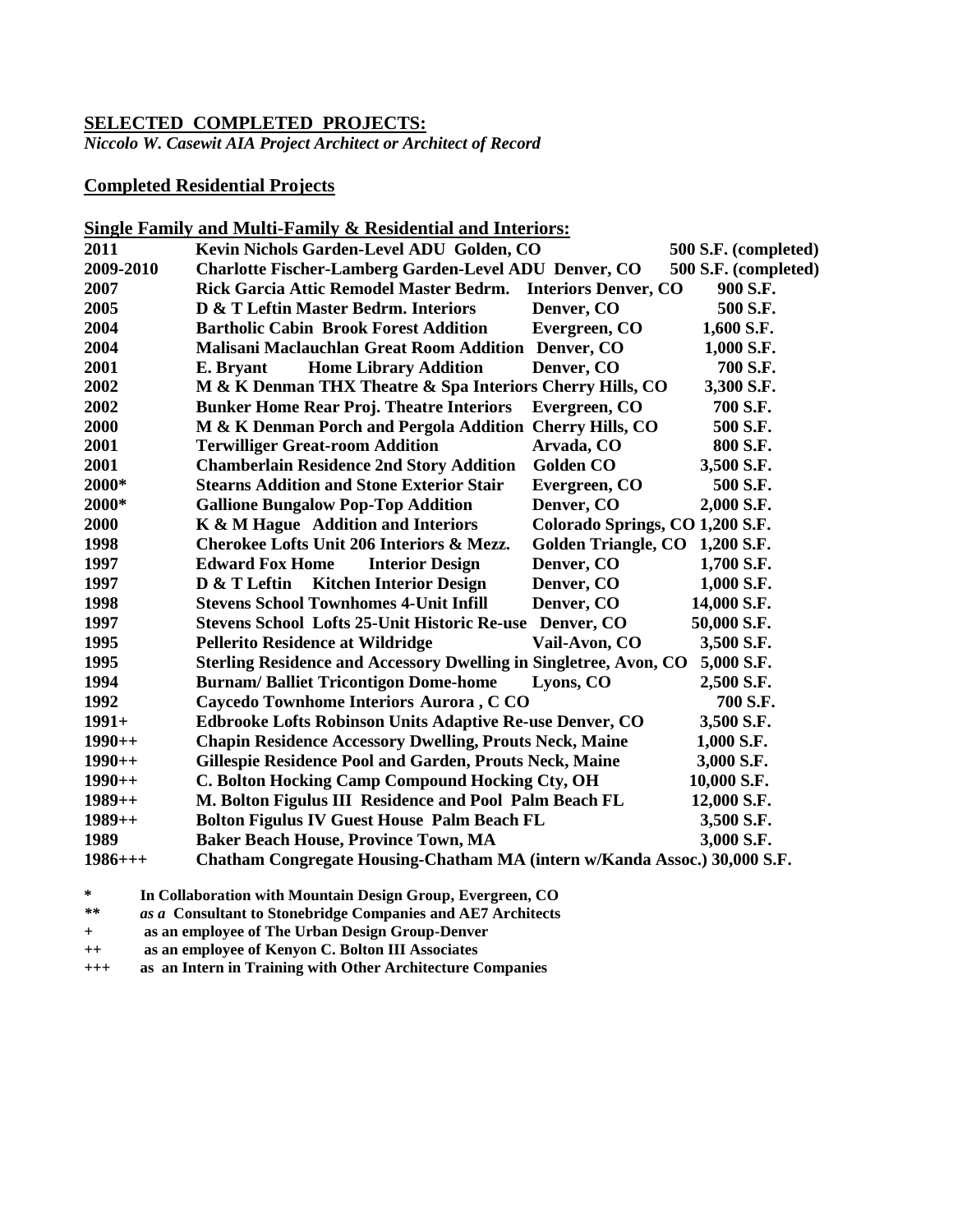### **SELECTED COMPLETED PROJECTS:**

*Niccolo W. Casewit AIA Project Architect or Architect of Record*

### **Completed Commercial Mixed-Use and Institutional and Civic Projects:**

| 2010-2011 | <b>East High School Choir Room</b>                                              | 2,000 S.F.  |
|-----------|---------------------------------------------------------------------------------|-------------|
| 2007**    | Embassy Suites Hotel Anchorage Atrium & Public Areas, Anchorage AK              | 20,000 S.F. |
| 2007      | Evans School Masonry Screen Wall- Storage & Mech. Eq. Denver, CO                | 1,300 S.F.  |
| 2008      | <b>Skyline Heating &amp; Sheet Metal-Storage and Garage</b><br>Denver, CO       | 1,300 S.F.  |
| 2005      | <b>Black American West Museum Exhibit design</b><br>Denver, CO                  | 2,000 S.F.  |
| 2005*     | Rocky Mountain Harley Davidson Showroom Castle Rock, CO                         | 11,140 S.F. |
| 2003      | <b>Colorado Standup MRI Medical Offices</b><br>Englewood, CO                    | 2,300 S.F.  |
| 2003*     | Colorado Academy Knowles Remodel Classroom Addition Lakewood, CO                | 28,654 S.F. |
| 2002*     | Northglenn Dodge Offices & Service Center Addition Northglenn, CO               | 5,000 S.F.  |
| 2002*     | Evergreen Cellars Creek-side Café and Wine Cellar Conversion, CO                | 3,000 S.F.  |
| 2000      | <b>Arrangement Furniture Retail Conversion</b><br>Denver, CO                    | 12,000 S.F. |
| 1999      | <b>Campus Cycle Retail Tenant Conversion</b><br>Denver, CO                      | 5,000 S.F.  |
| 1999*     | Brundage Bone Offices & Pumper Truck Repair Facility Denver, CO                 | 5,000 S.F.  |
| 1997      | Better Back Store-Cherry Creek Tenant Improvements Denver, CO                   | 2,500 S.F.  |
| 1997      | Better Back Store-Park Meadows Tenant Improvements Lonetree, CO                 | 4,500 S.F.  |
| 1993      | <b>Budget Printing</b><br><b>Tenant Improvements Denver, CO</b>                 | 2,500 S.F   |
| 1992      | 99-cents Store Occupancy Separations Tenant Improvements Denver, CO             | 16,000 S.F. |
| $1991+$   | Denver Dry Goods Store Bldg Core Adaptive Re-use TOD Denver, CO                 | 60,000 S.F. |
| $1991+$   | Denver Center Theater Conservatory Tramway Bldg. Re-use Denver, CO              | 40,000 S.F. |
| $1991+$   | Telluride Mountain Village Gondola Terminals and Ski School and Ski Shop        |             |
|           | Early FTA TOD in Telluride, CO                                                  | 20,000 S.F. |
| $1990++$  | Hawken Middle School Master Plan and Entry Additions Cleveland, OH              | 10,000 S.F. |
| $1989++$  | <b>Brookline Country Club Kitchen Addition Feasibility Brookline, MA</b>        | 15,000 S.F. |
| $1984++$  | Siena Square Retail Atrium on Broadway Near Boulder Mall                        | 20,000 S.F. |
| $1983++$  | <b>Monument Professional Offices (Dentist Office)</b>                           | 8,000 S.F.  |
| $1983++$  | <b>Johnson Controls Jefferson County Office (Daylight-engineering)</b>          | 20,000 S.F. |
| 1982      | <b>Institute of Cultural Affairs Bayad Training Center (Ford Fnd.) in Egypt</b> | 15,000 S.F. |
| $1980++$  | Colorado Mountain College Solar Atrium (engineering) Glenwood, CO               | 30,000 S.F. |
| $1980++$  | <b>Boulder ECO-Cycle Re-cycling Plant (engineering) Boulder, CO</b>             | 10,000 S.F. |
| $1980++$  | Woodrun Place Mt. Condos (engineering) Beaver Creek, CO                         | 80,000 S.F. |

**\* In Collaboration with Mountain Design Group, Evergreen, CO**

*\*\* as a* **Consultant to Stonebridge Companies and AE7 Architects**

*+* **as an employee of The Urban Design Group-Denver**

*++* **as an employee of Kenyon C. Bolton III Associates**

*+++* **as an Intern in Training with Other Architecture Companies**